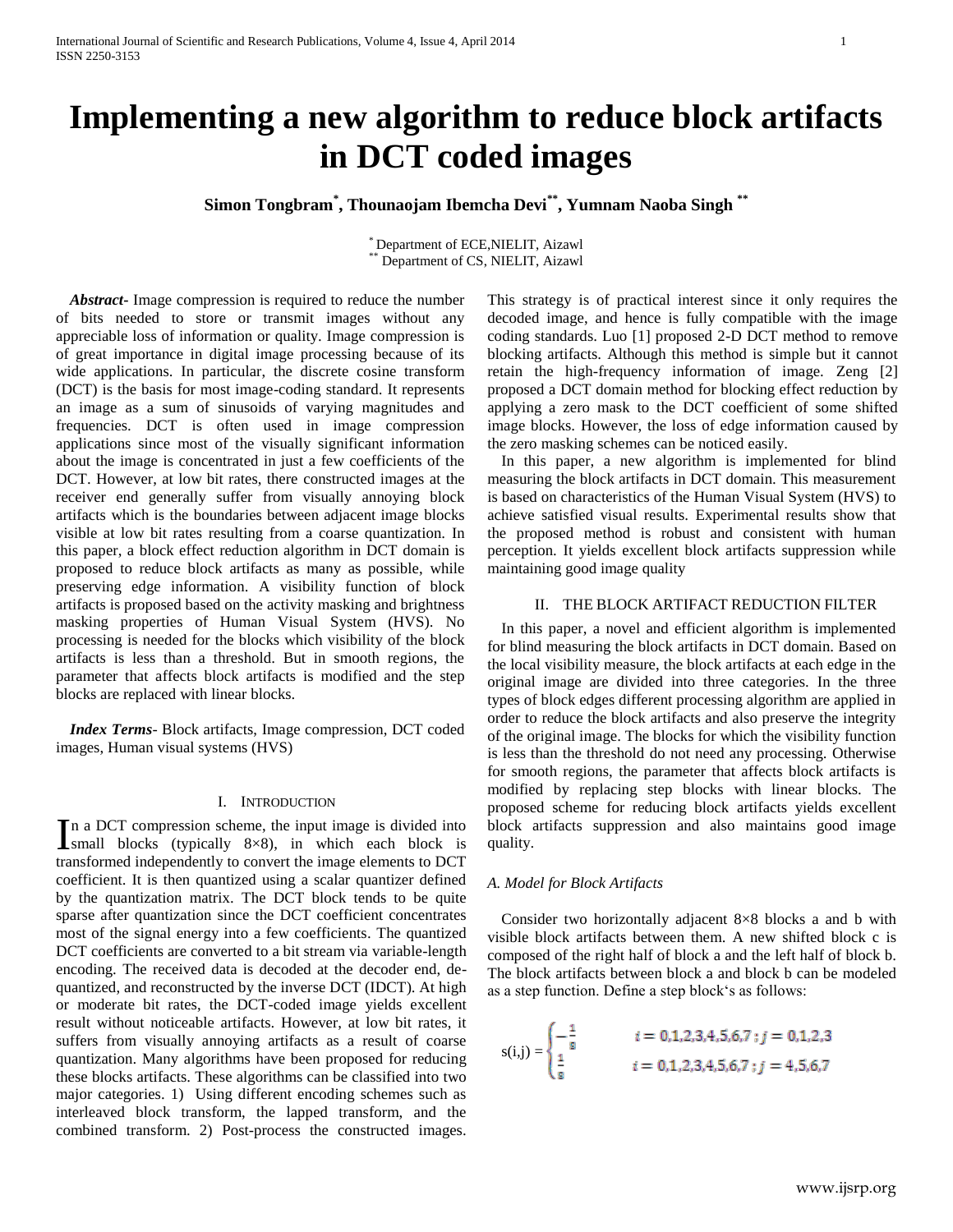International Journal of Scientific and Research Publications, Volume 4, Issue 4, April 2014 2 ISSN 2250-3153

Therefore, the model of c can be shown as:

$$
c(i, j) = \beta s(i, j) - \mu - r(i, j), \qquad i, j = 0, 1, 2, 3, 4, 5, 6, 7
$$

where  $\mu$  is the average value of the block c which indicates the local background brightness while the local activity around the block edge is describe by the residual block r. The larger the value of  $|\beta|$ , the blocking effect is more serious, provided that local activity and the background brightness remain same

#### *B. HVS-based Visible Function of Block Artifacts*

The mean squared difference of slopes (MSDS) is used to measure the block artifacts. The MSDS of block c is defined as follows:

$$
MSDS = \sum_{i=0}^{7} \left[ \frac{c(m,2) - 3c(m,3) + 3c(m,4) - c(m,5)}{2} \right]^{2}
$$

Here  $c(i, j)$  is the luminance value of the pixel $(i, j)$  of the block c. The masking of background activity and brightness are two well-studied properties of the HVS which are highly relevant to the perception of block artifacts.

# *C. Activity Masking*

The visibility of the block artifacts of block c is known to a monotonously decreasing function of the activity. A horizontal masking function  $M<sub>h</sub>$  for block artifacts is defined as follows:

$$
M_h = (1 + A_v + \alpha A_h)^{-1}
$$

The horizontal activity  $A_h$  and the vertical activity  $A_v$  were defined as follow:

$$
A_h = \sum_{u=0}^{7} u \sum_{v=0}^{7} W(u, v) |T(u, v)|
$$
  

$$
A_v = \sum_{v=0}^{7} v \sum_{u=0}^{7} W(u, v) |T(u, v)|
$$

where  $T(u, v)$  is the amplitude of the DCT coefficients of the block c.  $W(u, v)$  are the weighting factors dependent on the visual sensitivity of the human eye to spatial frequencies. Similarly, for the vertical block artifacts, we can define the vertical block artifacts masking function M*<sup>v</sup>* .

#### *D. Brightness Masking*

The visibility of block artifacts also depends on the local background luminance. The visibility of the block artifacts is known to a monotonously decreasing function of the local background luminance. A brightness masking function M*<sup>l</sup>* is defined as follows:

$$
M_l = \left(1 + \left(\frac{b}{b_0}\right)^r\right)^{-1}
$$

where  $b_0$  and r are constants,  $b_0 = 150$ , r=2. b is the average luminance value of the block c.

# *E. The visibility Function of Block Artifacts*

From above description, we define a horizontal visibility function of block artifacts of the block c, as follows:

$$
n_h = K \times MSDS \times M_h \times M_l
$$

where K is constant, in this project K = 2000,  $\alpha$  = 0.8.

# *F. Edge detection*

For block artifacts in horizontal and vertical direction have no difference in essence, the de-blocking methods for horizontal direction artifacts is also suitable for vertical direction ones. Given a DCT block edge, if its measured visibility  $n_h$  falls below a certain threshold, no further process needs to be applied to the block edge. Otherwise, it is considered that reduction of block artifacts will be necessary. The threshold is determined experimentally. At this time, the edges of block c should be detected to avoid blurring information-bearing edges in the image. In this project, a new edge-detection method is introduced. When the shifted block c satisfies the following condition:

1. 
$$
|c(i, j) - c(i, j + 1)|
$$
  $\langle = |c(i, 4) - c(i, 5)|, i = 0, 1, 2, ..., 7$   
\n $j = 0, 1, 2, ..., 6$   
\n2.  $|c(i, 4) - c(i, 5)|$   $\langle = 2QP, i = 0, 1, 2, ..., 7$ 

Then it is deemed that there are no edges in shifted block c. Condition 1 assures that the difference between inner pixels cannot exceed the difference between the boundary pixels of block a and b. Condition 2 avoids that the edges just appear on the boundary of block a and b. QP is quantization parameter. In general QP is 16.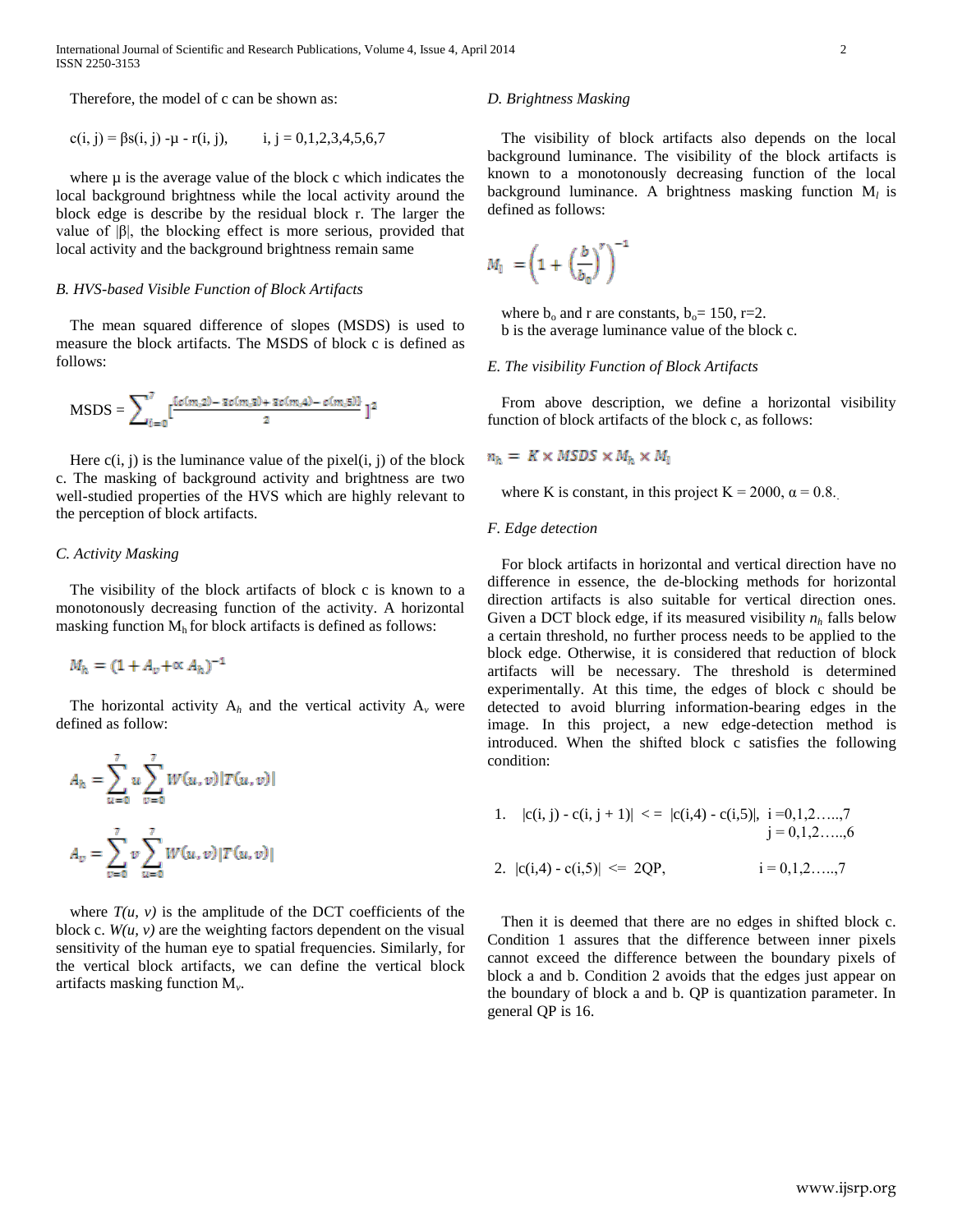*F. Reduction of Block Artifacts for Smooth Region*



Figure 1: Linear function block

In order to reduce block artifacts, we replace the 2-D step blocks with a 2-D linear block *l* in the shifted block shown in Figure 1. The linear block *l* can be obtained as:

$$
l = [f(-3.5), f(-2.5), f(-1.5), f(-0.5), f(0.5), f(1,5),f(2.5), f(3.5)]
$$
  
where f(x) = x/28:

We can see from the equation in above sections, that  $\beta$  affects the block artifacts, which is relevant to  $C(0,1)$ ,  $C(0,3)$ ,  $C(0,5)$ and  $C(0,7)$ . If we directly use linear function to replace step function, these coefficients will be modified. However in this case, this change only uses the information of the shifted block c, and the left block a and the right block b is ignored, which can introduce the new block artifacts. For this reason, we use the information of the left block a and the right block c to modify the value of  $C(0,1)$ ,  $C(0,3)$ ,  $C(0,5)$  and  $C(0,7)$ . In the end, the linear function is applied to replace step function to reduce block artifacts. So in this case, the information of block a and b can be sufficiently utilized.

$$
E(0, i) = 0.5C(0, i) + 0.25(A(0, i) + B(0, i)), i = 1, 3, 5, 7
$$

$$
\beta_1 = L(0,1) E(0,1) + L(0,3) E(0,3) + L(0,5) E(0,5) + L(0,7) E(0,7),
$$

where A, B, C, L is the2-D DCT transform of a, b, c and l. Because  $\beta_1$  contains the change that easily produces the block artifacts. So the value of C is not changed. Otherwise the new block artifacts will appear. Then c in DCT domain is updated as

$$
C_1(0, j) = C(0,j) + \beta_1(L(0,j) - S(0,j))
$$
  
\n
$$
C_1(i,j) = C(i,j), \qquad i>0, j = 0, 1, 2, ..., 7
$$

#### *G. Post-filtering*

The post-filtering is performed in spatial domain in the updated block c. We define three levels of local visibility of artifacts, which determine three modes of luminance filtering. One-dimensional adaptive low-pass filtering is executed first in

the horizontal direction, followed by vertical filtering. The filtering is applied in raster-scan order through the whole frame. The purpose of the first two modes of our artifact reduction method is to reduce high-frequency components of a block grid.

The **first filtering mode** is used against highly visible blocks, characterized by local maximum amplitude of a luminance discontinuity.

 $MAX(D1, D2, D3, D4) < |Y3-Y4| < T_{lum}$ 

where,  $D1 = |Y1-Y2|$ ;  $D2 = |Y3-Y2|$ ;  $D3 = |Y4-Y5|$ ;  $D4 = |Y5-Y6|$ 

Yi are the pixel values of the block c.

The threshold  $T_{lum}$  is calculated experimentally.

The filtering in this mode is the strongest:

 $Y3' = (Y2 + Y3 + Y4)/3$ ,

 $Y4' = (Y3 + Y4 + Y5)/3$ ,

where Y3', Y4' is output luminance pixel values.

If  $|Y1-Y4| < T_{lum}/2$ , then we can filter pixels Y1, Y2, which are not adjusted to the block edge:

 $Y2' = (Y1 + Y2 + Y4)/3$ ,

$$
Y1' = (3 \times Y1 + Y4)/4,
$$

The similar condition is estimated for the other side of the block edge.

If  $|Y6-Y3| < T_{lum}/2$ , then we can filter pixels Y5, Y6:

$$
Y5' = (Y6 + Y5 + Y3)/3,
$$

$$
Y6' = (3 \times Y6 + Y3)/4,
$$

The filtering of Y1, Y2 and Y5, Y6 pixels provides better smoothing of severe blocks**.**

The **second filtering mode** is applied to block edges with the local visibility, which is lower than in the first mode:

MAX( D2, D3) <  $|Y3 - Y4|$  <  $T_{\text{lum}}$ 

In this case we apply softer filtering to pixels Y3, Y4:

$$
Y3' = (Y2 + 2 \times Y3 + Y4)/4,\nY4' = (Y3 + 2 \times Y4 + Y5)/4
$$

$$
Y4 = (Y3 + 2 \times Y4 + Y3)/4,
$$

If conditions  $|Y6-Y3| < T_{\text{lum}}/3$  and  $|Y1-Y4| < T_{\text{lum}}/3$  are true, then pixels Y2 and Y5 are filtered as well:

$$
Y2' = (Y1 + 2 \times Y2 + Y4)/4,YS' = (Y6 + 2 \times Y5 + Y3)/4,
$$

The **third filtering mode** is applied to pixels, which are not filtered in the first two modes, or in other words, which are not located on a highly visible block grid. The goal of the third mode is to reduce residual (low-pass) components of blocks. Those artifacts exist in both smooth and textured regions; however, their visibilities are different. Although the low-pass filtering used in the third mode is less strong than in the previous modes, an image texture may be blurred, or small object edges distorted if the filtering is applied to them. To avoid smoothing of textured regions we do not filter pixels within spatially busy areas. Thus, the spatial activity around the analyzed pixel pair Y3, Y4 as well as the value of the gradient |Y3 – Y4| should below*:*

 $|Y3 - Y4| < T_{lum}/4$ ,

We filter pixel Y3 in the third mode if the following conditions hold:

D1  $&& D2  $&& D3  $,$$$ 

The pixel Y4 is filtered if the conditions below are true:

 $\label{eq:10} D2 < T_{\text{lum}}/5 \ \&\ \& \ D3 < T_{\text{lum}}/4 \ \&\ \& \ D4 < T_{\text{lum}}/5,$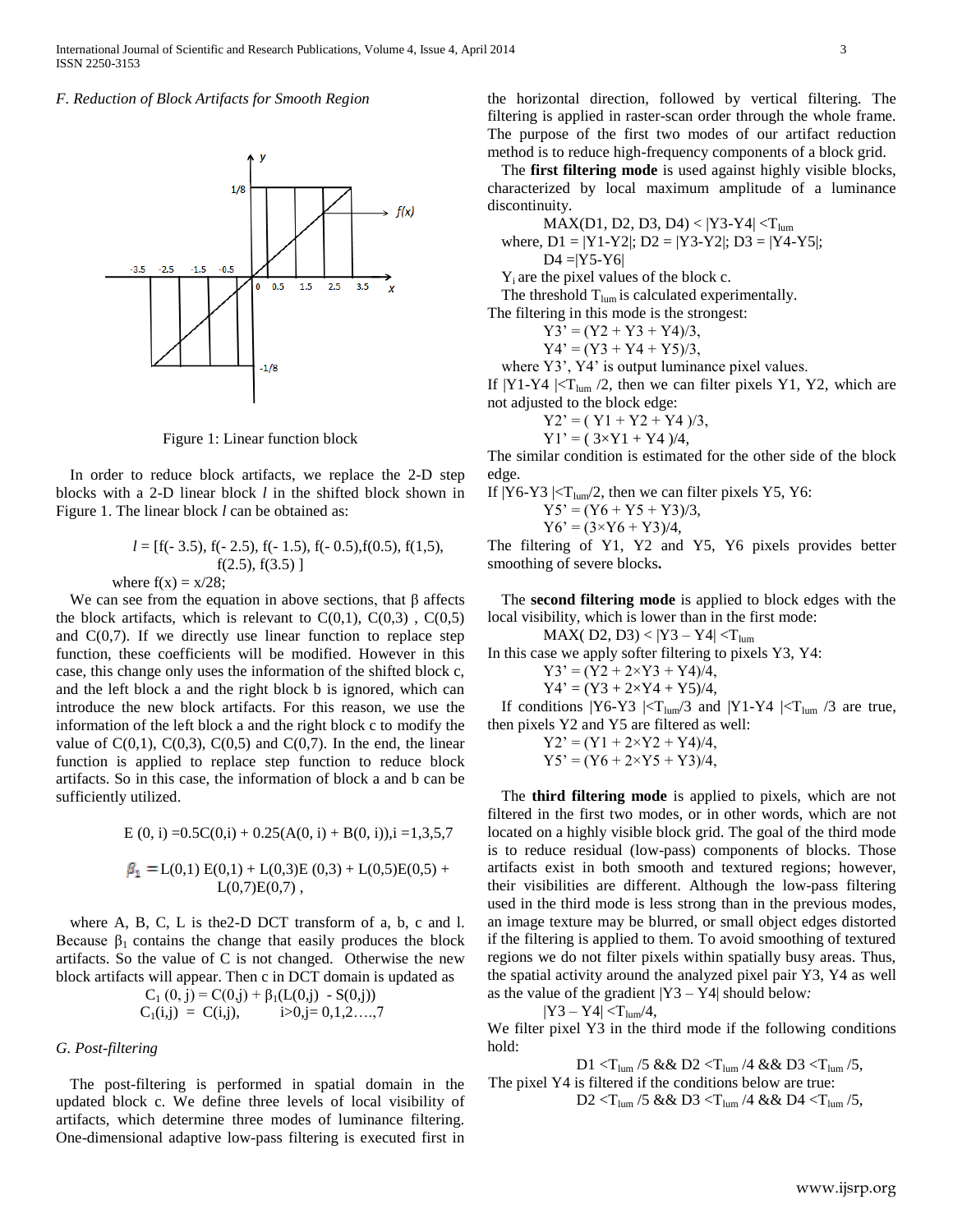International Journal of Scientific and Research Publications, Volume 4, Issue 4, April 2014 4 ISSN 2250-3153

In the third mode only the luminance pixels Y3 and Y4 are processed using the soft filters:

$$
Y3' = (Y1 + Y2 + 6 \times Y3 + Y4 + Y5)/10,
$$
  
\n
$$
Y4' = (Y2 + Y3 + 6 \times Y4 + Y5 + Y6)/10,
$$

#### III. PROPOSED SCHEME

#### *A. Block artifact Reduction Filter (BARF) Algorithm*

1. Convert the block artifacts image into  $8\times8$  blocks. Take  $1<sup>st</sup>$ and  $2^{nd}$ ,  $2^{nd}$  and  $3^{rd}$ , ...... 8×8 blocks horizontally.



Figure 2: Illustration of the new block by combining adjacent blocks.

2. Compute mean squared difference of slopes (MSDS), which is used to measure the block artifacts.

$$
MSDS = \sum_{i=0}^{7} \left[ \frac{\{c(m,2) - 3c(m,2) + 3c(m,4) - c(m,5)\}}{2} \right]^{2}
$$

3. Compute the horizontal masking function  $M<sub>h</sub>$  for block c.

$$
M_h = (1 + A_v + \alpha A_h)^{-1}
$$

4. Compute the brightness masking function  $M_l$  for block c.

$$
M_l \ = \left(1 \ + \ \left(\frac{b}{b_0}\right)^r\right)^{-1}
$$

5. The horizontal visibility function of block c, n*<sup>h</sup>* is computed as

$$
n_h = K \times MSDS \times M_h \times M_l
$$

6. Compare the value of  $n_h$  with the threshold value. If the value  $n_h$  is less than the threshold, no further processing is required. Go to step 9. Otherwise for values greater than the threshold the image is further divided into two region – smooth region and texture or edge region.

7. For texture region goto step 9.

8. For smooth region apply linear function defined in "**Reduction of Block Artifacts for Smooth Region".**

9. Apply the post-filtering method discussed in above section to the entire image.

10. The enhanced image is obtained as output.

#### *B. Flowchart*



Figure 3: Flowchart of the Proposed Scheme

#### IV. IMPLEMENTATION AND RESULTS

The project is implemented by following the algorithm explained in the previous section. Forward DCT of the whole image is taken by dividing the image into smaller  $8\times8$  blocks of pixel and applying the DCT on each block. This increases the efficiency and consumes less time to compute the forward DCT. The DCT coefficients are quantized and then encoded. At the decoder end, the received data is decoded, de-quantized and reconstructed by the inverse DCT (IDCT). At low bit rates, the reconstructed image suffer from blocking artifacts. To reduce this effect, the proposed Block Artifacts Reduction Filter (BARF) is used and the enhanced image is obtained as output.

The codes for the Block Artifacts Reduction Filter are written in C and compiled using GCC compiler under Linux platform. The enhanced images obtained after processing, using Block Artifacts Reduction Filter are shown below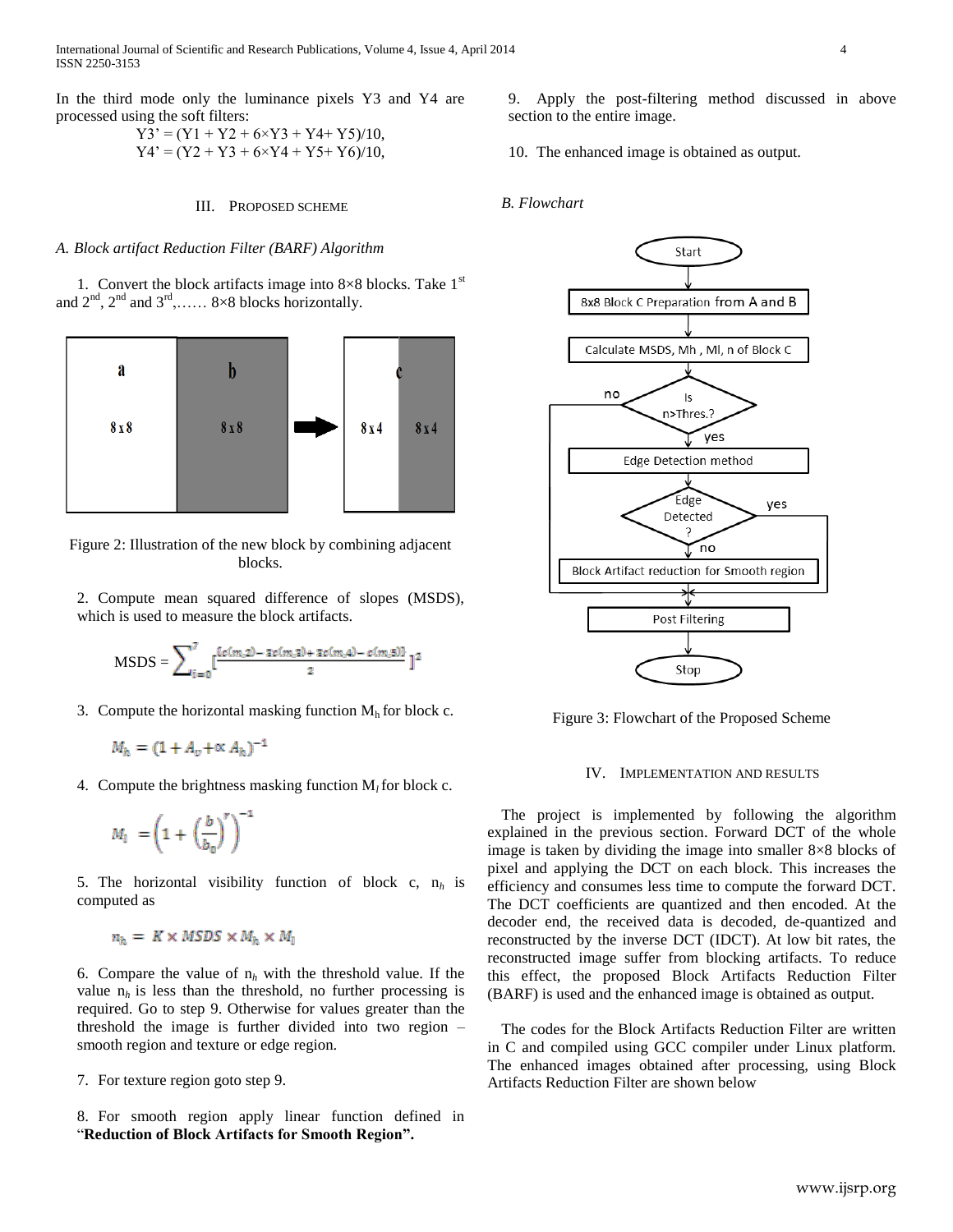











Figure 4: Defected images (sample 1,2,3,4) Figure 5: Enhanched images (sample 1,2,3,4)